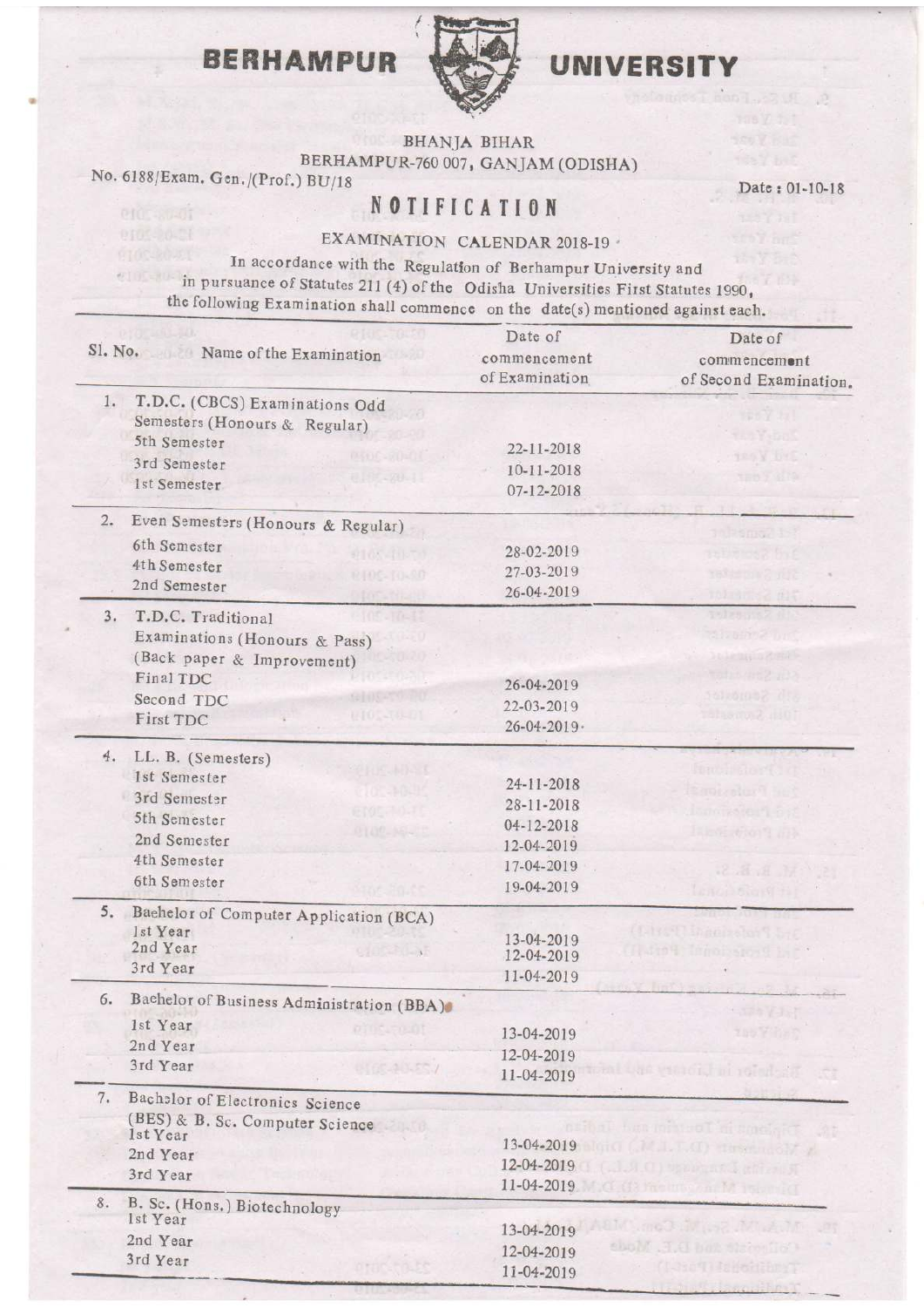| 1   | $2^{\circ}$                                                          | 3 <sup>1</sup> | $\Phi$           |  |  |  |
|-----|----------------------------------------------------------------------|----------------|------------------|--|--|--|
| 9.  | B. Sc. Food Technology                                               |                |                  |  |  |  |
|     | 1st Year                                                             | 13-04-2019     |                  |  |  |  |
|     | 2nd Year                                                             | 12-04-2019     |                  |  |  |  |
|     | 3rd Year                                                             | 11-04-2019     |                  |  |  |  |
| 10. | B. H. M. S.                                                          |                |                  |  |  |  |
|     | 1st Year                                                             | 20-04-2019     | 10-08-2019       |  |  |  |
|     | 2nd Year                                                             | 22-04-2019     | 12-08-2019       |  |  |  |
|     | 3rd Year                                                             | 23-04-2019     | 13-08-2019       |  |  |  |
|     | 4th Year                                                             | 24-04-2019     | 14-08-2019       |  |  |  |
| 11. | Post Basic B. Sc. Nursing                                            | $10^{12}$      |                  |  |  |  |
|     | 1st Year                                                             | 03-07-2019     | 04-09-2019       |  |  |  |
|     | 2nd Year                                                             | 08-07-2019     | 05-09-2019       |  |  |  |
| 12. | Basic B. Sc. Nursing                                                 |                |                  |  |  |  |
|     | 1st Year                                                             | 08-08-2019     | 02-02-2020       |  |  |  |
|     | 2nd <sub>:</sub> Year                                                | 09-08-2019     | 04-02-2020       |  |  |  |
|     | 3rd Year                                                             | 10-08-2019     | 05-02-2020       |  |  |  |
|     | 4th Year                                                             | 11-08-2019     | 06-02-2020       |  |  |  |
| 13. | B. B. A. LL. B. (Hons.) 5 Years                                      |                |                  |  |  |  |
|     | 1st Semester                                                         | 05-01-2019     |                  |  |  |  |
|     | 3rd Semester                                                         | 07-01-2019     | this and did     |  |  |  |
|     | 5th Semester                                                         | 08-01-2019     | this mise our    |  |  |  |
|     | 7th Semester                                                         | 09-01-2019     | stureme bit      |  |  |  |
|     | 9th Semester                                                         | 11-01-2019     |                  |  |  |  |
|     | 2nd Semester                                                         | 03-07-2019     | <b>BITCHESTY</b> |  |  |  |
|     | 4th Semester                                                         | 05-07-2019     |                  |  |  |  |
|     | 6th Semester                                                         | 06-07-2019     |                  |  |  |  |
|     | 8th Semester                                                         | 09-07-2019     |                  |  |  |  |
|     | 10th Semester                                                        | 10-07-2019     |                  |  |  |  |
| 14. | Ayurvedacharya                                                       |                |                  |  |  |  |
|     | 1st Profesional                                                      | 18-04-2019     | 25-10-2019       |  |  |  |
|     | 2nd Profesional                                                      | 20-04-2019     | 26-10-2019       |  |  |  |
|     | 3rd Profesional                                                      | 23-04-2019     | 28-10-2019       |  |  |  |
|     | 4th Profesional                                                      | 27-04-2019     |                  |  |  |  |
| 15. | M. B. B. S.                                                          |                |                  |  |  |  |
|     | 1st Profesional                                                      | 22-05-2019     | 10-10-2019       |  |  |  |
|     | 2nd Profeional                                                       | 24-05-2019     | 11-10-2019       |  |  |  |
|     | 3rd Profesional (Part-I)                                             | 27-05-2019     | 12-10-2019       |  |  |  |
|     | 3rd Profesional (Part-II)                                            | 16-05-2019     | 14-08-2019       |  |  |  |
| 16. | M. Sc. Nursing (2nd Years)                                           |                |                  |  |  |  |
|     | 1st Year                                                             | 09-07-2019     | 04-06-2019       |  |  |  |
|     | 2nd Year                                                             | 10-07-2019     | 05-06-2019       |  |  |  |
| 17. | Bachelor in Library and Information<br>Science                       | 23-04-2019     |                  |  |  |  |
| 18. | Diploma in Toursim and Indian                                        | 02-05-2019     |                  |  |  |  |
|     | Monuments (D.T.I.M.) Diploma in                                      |                |                  |  |  |  |
|     | Russian Language (D.R.L.) Diploma in<br>Disaster Management (D.D.M.) |                |                  |  |  |  |
| 19. | M.A./M. Sc./M. Com./MBA/LL. M./                                      |                |                  |  |  |  |
|     | Collegiate and D.E. Mode                                             |                |                  |  |  |  |
|     | Traditional (Part-I)                                                 | 23-07-2019     |                  |  |  |  |
|     |                                                                      |                |                  |  |  |  |

 $\ddot{\phantom{a}}$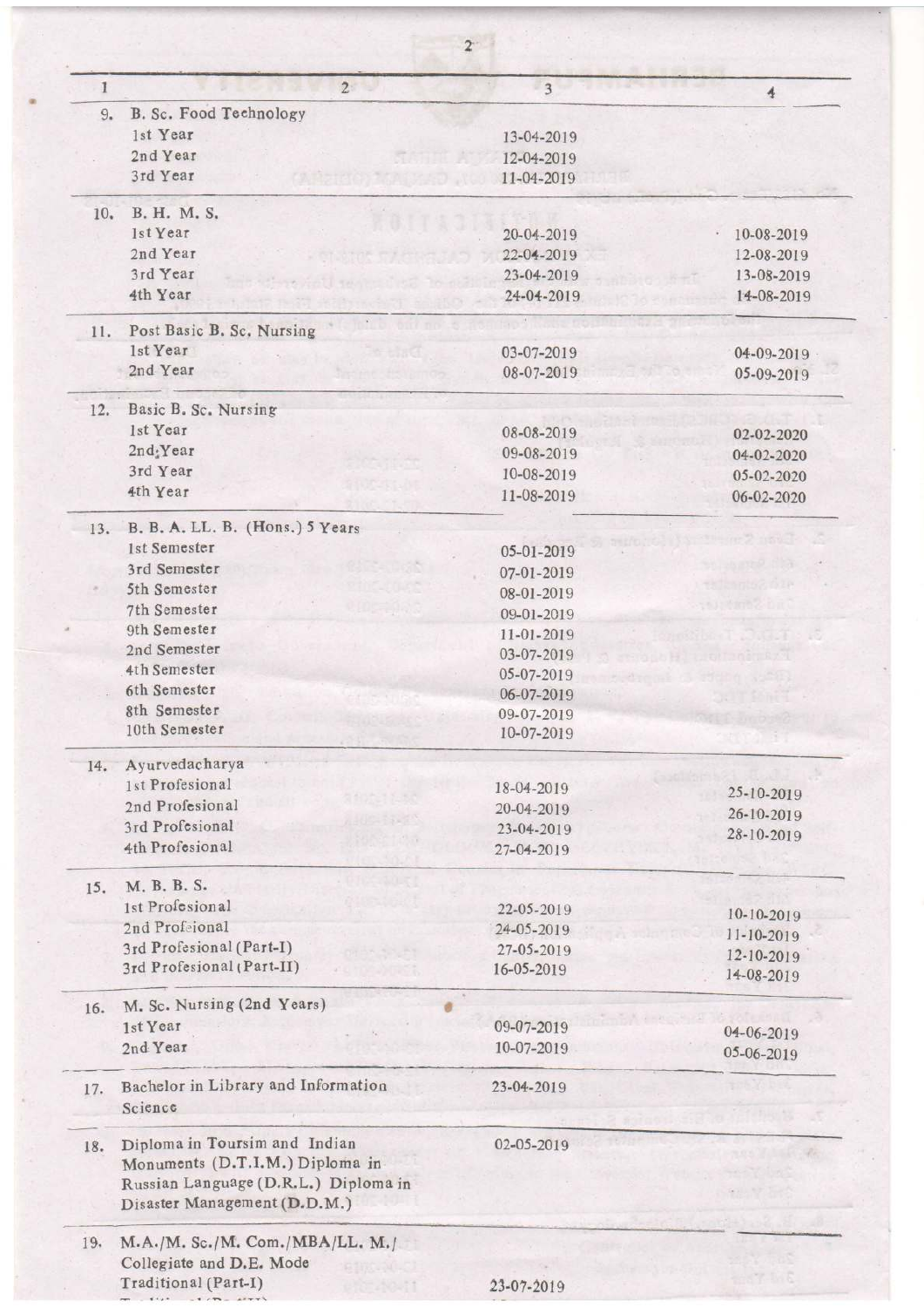|           | $\overline{2}$                                           | 3                                          |                                      |
|-----------|----------------------------------------------------------|--------------------------------------------|--------------------------------------|
| 20.       | M.A./M. Sc./M. Com./MBA/M.C.A./M.F.C./                   |                                            | 4                                    |
|           | M.S.W./M. Sc. Geo Physics/Rural                          |                                            |                                      |
|           | Management Semester Exams.                               |                                            |                                      |
|           | 1st Semester                                             |                                            |                                      |
|           | 3rd Semester                                             | 05-01-2019                                 |                                      |
|           |                                                          | 19-12-2018                                 |                                      |
|           | 5th Semester                                             | 15-12-2018                                 |                                      |
|           | 2nd Semester                                             | 26-04-2019                                 | t-Istran ad                          |
|           | 4th Semester                                             | 27-04-2019                                 | Hannel Fig                           |
|           | 6th Semester (MCA Project)                               | June-2019                                  |                                      |
| 21.       | LL. M. Semester                                          |                                            |                                      |
|           | all at better the join<br>1st Semester                   | 10-12-2018                                 | SHIRGHO ST                           |
| m         | University floor diffe to und<br>3rd Semsster            | 24-11-2018                                 | As an Indiana                        |
| 517       | migroroug and then proble<br>2nd Semester                | 24-04-2019                                 | A. (a) and horn                      |
|           | 4th Semester                                             | oin Benks Sproits of Gib var<br>29-04-2019 | tur Thenrele                         |
| 22.       | PGDBF/PGDMM/PGDEM/PGDCB/                                 |                                            |                                      |
|           | <b>PGDRM/PGDIS &amp; EM/PGDYS</b>                        |                                            |                                      |
|           | (Yogic Sc.) DE Mode                                      | 02-05-2019                                 |                                      |
|           |                                                          |                                            |                                      |
| 23.       | P.G.D.B.I.M. (Semester)<br>1st Semester<br>Te vallation? |                                            |                                      |
|           |                                                          | 19-12-2018                                 |                                      |
|           | 2nd Semester                                             | 19-06-2019                                 |                                      |
| 24.       | M. Phil Examination/Pre. Ph. D. Examination              | 30-07-2019                                 |                                      |
| 25.       | M. Ed. Semester Examination                              |                                            |                                      |
|           | 1st Semester                                             | 17.12-2018                                 |                                      |
|           | 3rd Semester                                             | 12-12-2018                                 | arana Jumpul                         |
|           | 2nd Semester                                             | 03-07-2019                                 | is haid of                           |
|           | 4th Semester                                             | 24-07-2019                                 |                                      |
|           | M. Lib. and Information Sc.                              | 23-07-2019                                 |                                      |
| 26.       |                                                          |                                            |                                      |
| 27.       | M.D./M.S. Examination                                    | 13-03-2019                                 |                                      |
|           | 28. M. Tech. Electronic & Information System             |                                            | oile X adrest H A Un To a Lanced a T |
| 市の日日      | 1st Semester                                             | 19-12-2018                                 | ISOUGHT A FILW COLLEGE               |
|           | 3rd Semester                                             | 26-12-2018                                 | a bha Shebara a frio                 |
|           | 2nd Semester                                             | 02-05-2019                                 | the Controll                         |
|           | 4th Semester                                             | 07-05-2019                                 |                                      |
| 29.       | M. Tech. Computer Science                                |                                            |                                      |
|           | 1st Semester<br>windings in tenire contenut              | 19-12-2018                                 |                                      |
|           | 3rd Semester<br>of suporters went , rollow               | 26-12-2018                                 | TO VIITTININI                        |
|           | 2nd Semester                                             | 02-05-2019                                 | and all all dust                     |
|           | 4th Semester                                             | 07-05-2019                                 |                                      |
| 百古<br>30. | P.G.D.C.A. (Semester)                                    |                                            |                                      |
|           | 1st Semester                                             | 19-12-2018                                 |                                      |
|           | 2nd Semester                                             | 30-05-2019                                 |                                      |
|           |                                                          |                                            |                                      |
| 31.       | M. Pharma (Semester)                                     |                                            | <b>Simbon</b>                        |
|           | 1st Semester                                             | 05-01-2019<br><b>DEETH AND</b>             | <b>UO LEMENT</b>                     |
|           | 3rd Semester                                             | 11-12-2018                                 |                                      |
|           | 2nd Semester                                             | 27-04-2019                                 |                                      |
|           | 4th Semester                                             | 30-04-2019                                 |                                      |
| 32.       | Master of Military Science                               | Date will be fixed on the                  | TO INVITED                           |
| 新市        | Diploma in weapon System/                                | recommendation of<br>the                   | STAN CESSIONAL NE                    |
|           | Diploma in Radar Technology/                             | A.D. Army College                          | But to do lik ib.                    |
|           | Diploma in Armament                                      | Gopalpur Cantt.                            |                                      |
|           | Technology.                                              | Golabondha.                                |                                      |
| 33.       | B. Ed. Examination                                       |                                            |                                      |
|           |                                                          | 19-08-2019                                 |                                      |
|           | 1st year                                                 |                                            |                                      |